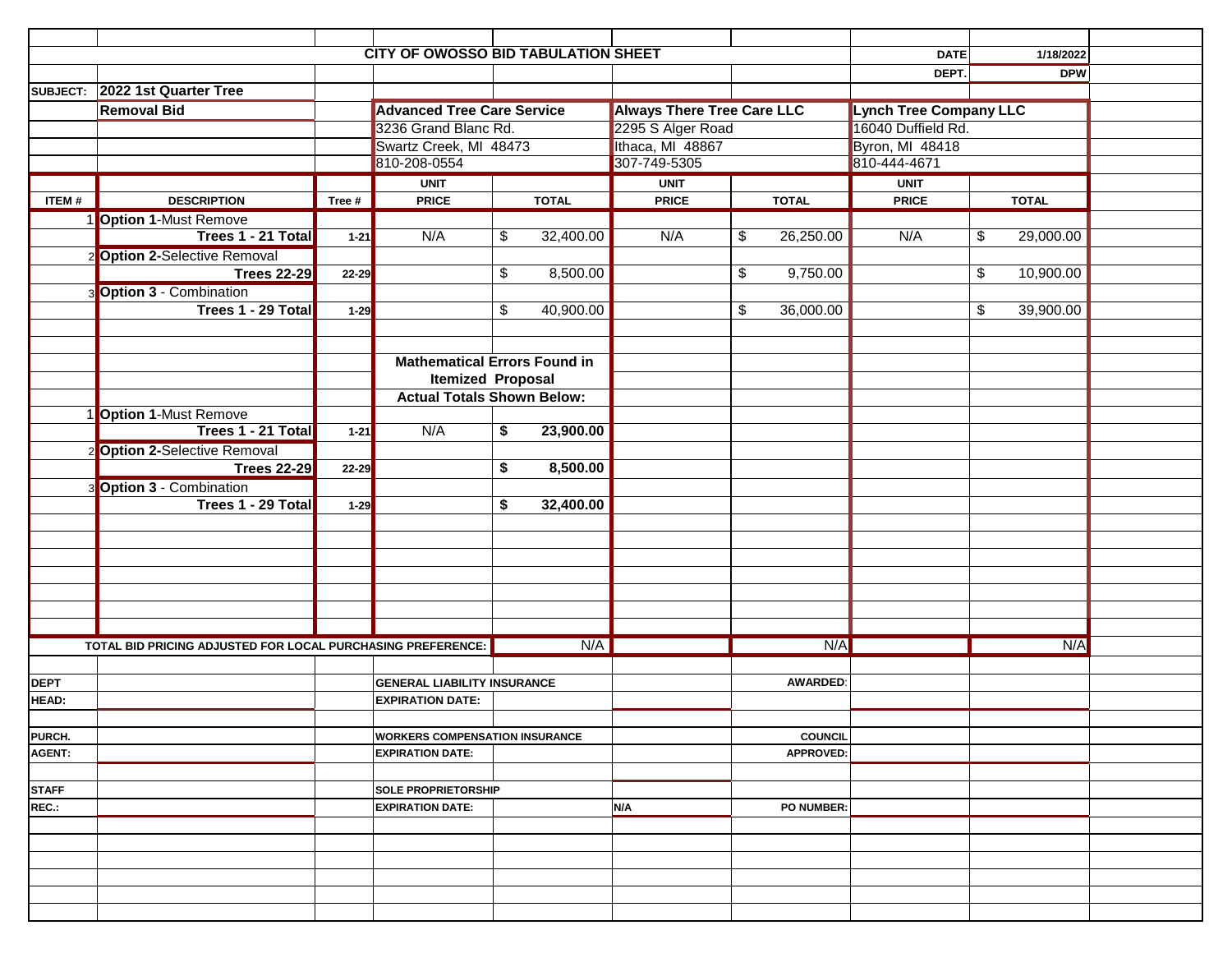|          |                                                             |             |                                            |                          |              |                                     |              |             | DATE                           | 1/18/2022                            |  |  |
|----------|-------------------------------------------------------------|-------------|--------------------------------------------|--------------------------|--------------|-------------------------------------|--------------|-------------|--------------------------------|--------------------------------------|--|--|
|          |                                                             |             | <b>CITY OF OWOSSO BID TABULATION SHEET</b> |                          |              |                                     |              |             | DEPT.                          | <b>DPW</b>                           |  |  |
|          |                                                             |             |                                            |                          |              |                                     |              |             |                                |                                      |  |  |
| SUBJECT: | 2021 Tree Removal Bid                                       |             |                                            |                          |              |                                     |              |             |                                |                                      |  |  |
|          |                                                             |             | <b>Eyesore Tree and Limb</b>               |                          |              | <b>Limb Walkers Tree &amp; Snow</b> |              |             | <b>Oak Meadow Tree Service</b> |                                      |  |  |
|          |                                                             |             | 1512 Knollwood Ave                         |                          |              | 10073 Bryce Rd.                     |              |             | 8757 Hanna Lake SE             |                                      |  |  |
|          |                                                             |             | Lansing, MI 48906                          |                          |              | Avoca, MI 48006                     |              |             | Caledonia, MI 49316            |                                      |  |  |
|          |                                                             |             | 810-936-1598                               |                          |              |                                     | 810-304-4665 |             |                                | 616-890-2348                         |  |  |
|          |                                                             |             | <b>UNIT</b>                                |                          |              | <b>UNIT</b>                         |              |             | <b>UNIT</b>                    |                                      |  |  |
| ITEM#    | <b>DESCRIPTION</b>                                          | <b>Tree</b> | <b>PRICE</b>                               |                          | <b>TOTAL</b> | <b>PRICE</b>                        | <b>TOTAL</b> |             | <b>PRICE</b>                   | <b>TOTAL</b>                         |  |  |
|          | 1 Option 1-Must Remove                                      |             |                                            |                          |              |                                     |              |             |                                |                                      |  |  |
|          | Trees 1 - 21 Total                                          | $1 - 21$    | N/A                                        | $\overline{\mathcal{G}}$ | 58,800.00    | N/A                                 | \$           | 63,600.00   | N/A                            | $\overline{\mathbf{e}}$<br>75,879.00 |  |  |
|          |                                                             |             |                                            |                          |              |                                     |              |             |                                |                                      |  |  |
|          | 2 Option 2-Selective Removal                                |             |                                            | \$                       | 19,200.00    |                                     | \$           | 20,500.00   |                                | $\overline{\mathbf{e}}$<br>29,049.00 |  |  |
|          | <b>Trees 22-29</b>                                          | $22 - 29$   |                                            |                          |              |                                     |              |             |                                |                                      |  |  |
|          | <b>Option 3 - Combination</b>                               |             |                                            |                          |              |                                     |              |             |                                |                                      |  |  |
|          | Trees 1 - 29 Total                                          | $1-29$      |                                            | \$                       | 75,500.00    |                                     |              | \$82,650.00 |                                | \$<br>104,928.00                     |  |  |
|          |                                                             |             |                                            |                          |              |                                     |              |             |                                |                                      |  |  |
|          |                                                             |             | <b>Mathematical Errors Found in</b>        |                          |              |                                     |              |             |                                |                                      |  |  |
|          |                                                             |             | <b>Itemized Proposal</b>                   |                          |              |                                     |              |             |                                |                                      |  |  |
|          |                                                             |             | <b>Actual Totals Shown Below:</b>          |                          |              |                                     |              |             |                                |                                      |  |  |
|          |                                                             |             |                                            |                          |              |                                     |              |             |                                |                                      |  |  |
|          | <b>Option 3 - Combination</b><br>Trees 1 - 29 Total         |             |                                            |                          |              |                                     |              |             |                                |                                      |  |  |
|          |                                                             | $1 - 29$    |                                            | \$                       | 78,000.00    |                                     |              |             |                                |                                      |  |  |
|          |                                                             |             |                                            |                          |              |                                     |              |             |                                |                                      |  |  |
|          |                                                             |             |                                            |                          |              |                                     |              |             |                                |                                      |  |  |
|          |                                                             |             |                                            |                          |              |                                     |              |             |                                |                                      |  |  |
|          |                                                             |             |                                            |                          |              |                                     |              |             |                                |                                      |  |  |
|          |                                                             |             |                                            |                          |              |                                     |              |             |                                |                                      |  |  |
|          |                                                             |             |                                            |                          |              |                                     |              |             |                                |                                      |  |  |
|          |                                                             |             |                                            |                          |              |                                     |              |             |                                |                                      |  |  |
|          |                                                             |             |                                            |                          |              |                                     |              |             |                                |                                      |  |  |
|          |                                                             |             |                                            |                          |              |                                     |              |             |                                |                                      |  |  |
|          | TOTAL BID PRICING ADJUSTED FOR LOCAL PURCHASING PREFERENCE: |             |                                            | N/A                      |              |                                     | N/A          |             | N/A                            |                                      |  |  |
|          |                                                             |             |                                            |                          |              |                                     |              |             |                                |                                      |  |  |
|          |                                                             |             |                                            |                          |              |                                     |              |             |                                |                                      |  |  |
|          |                                                             |             |                                            |                          |              |                                     |              |             |                                |                                      |  |  |
|          |                                                             |             |                                            |                          |              |                                     |              |             |                                |                                      |  |  |
|          |                                                             |             |                                            |                          |              |                                     |              |             |                                |                                      |  |  |
|          |                                                             |             |                                            |                          |              |                                     |              |             |                                |                                      |  |  |
|          |                                                             |             |                                            |                          |              |                                     |              |             |                                |                                      |  |  |
|          |                                                             |             |                                            |                          |              |                                     |              |             |                                |                                      |  |  |
|          |                                                             |             |                                            |                          |              |                                     |              |             |                                |                                      |  |  |
|          |                                                             |             |                                            |                          |              |                                     |              |             |                                |                                      |  |  |
|          |                                                             |             |                                            |                          |              |                                     |              |             |                                |                                      |  |  |
|          |                                                             |             |                                            |                          |              |                                     |              |             |                                |                                      |  |  |
|          |                                                             |             |                                            |                          |              |                                     |              |             |                                |                                      |  |  |
|          |                                                             |             |                                            |                          |              |                                     |              |             |                                |                                      |  |  |
|          |                                                             |             |                                            |                          |              |                                     |              |             |                                |                                      |  |  |